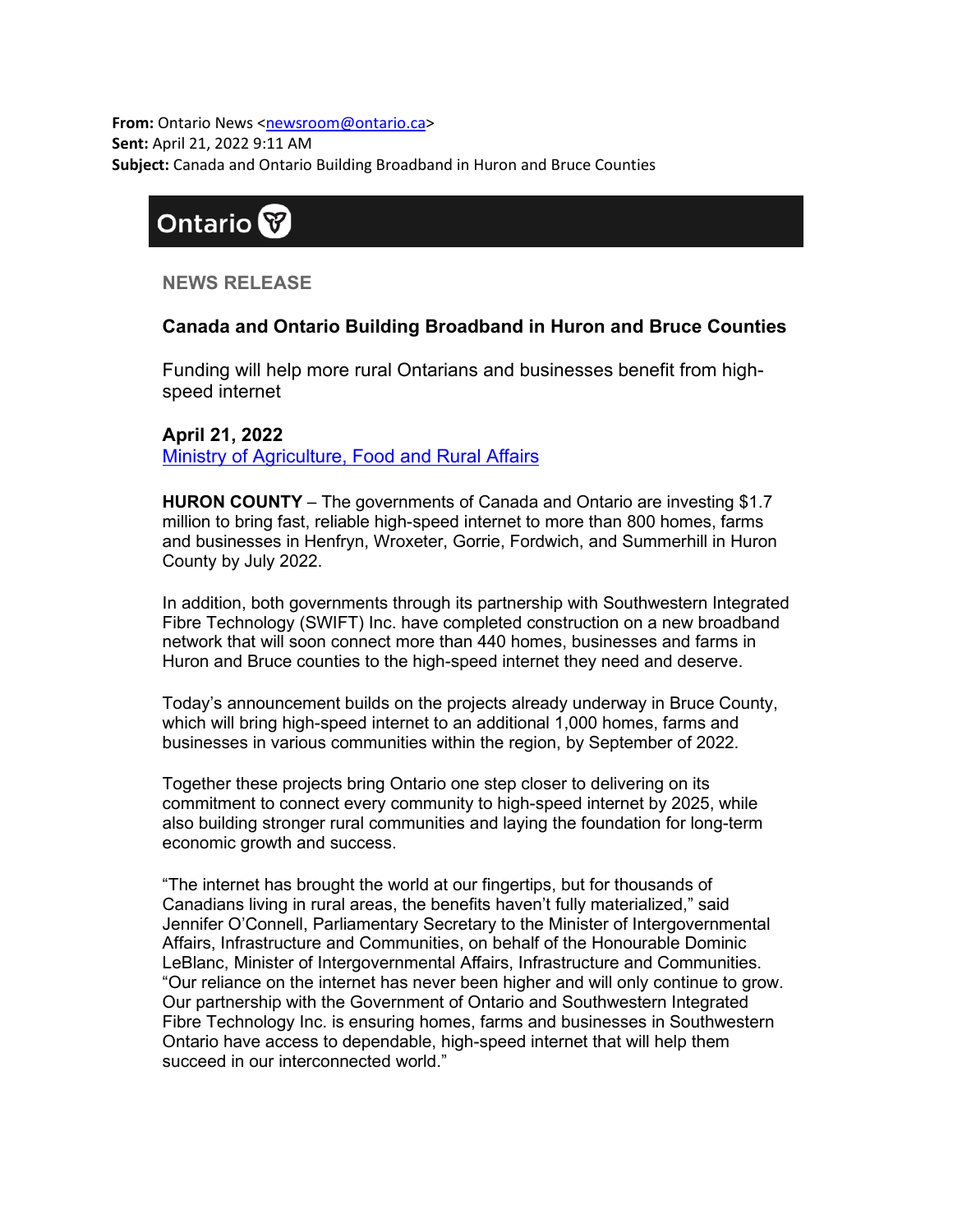# Ontario<sup>8</sup>

"As both the minister for rural affairs and the local MPP, I know firsthand how important high-speed internet access is for families and businesses in our community and throughout rural Ontario," said Lisa Thompson, Minister of Agriculture, Food and Rural Affairs and MPP for Huron – Bruce. "They need these services to do their work - whether it's schoolwork or running a business. That's why I'm proud that our government is getting it done and building the critical infrastructure needed to build Ontario and support our residents in Huron and Bruce counties."

The contracts to expand broadband services were awarded by Southwestern Integrated Fibre Technology (SWIFT) Inc, a not-for-profit corporation, initiated by local municipalities to address connectivity in Southwestern Ontario. More than \$255 million has been invested by the governments of Canada and Ontario and the private sector, to bring high-speed internet to more than 63,000 households and businesses in Southwestern Ontario through SWIFT by the end of 2025.

"Access to reliable broadband service is essential to supporting the long-term social and economic growth of rural communities across Southwestern Ontario," said Gary McNamara, SWIFT Board Chair. "With the support of the federal and provincial governments through the SWIFT program we have been able to advance these projects forward to provide many more residents throughout the counties of Huron and Bruce with access to high-speed internet."

#### **Quick Facts**

- The governments of Canada and Ontario are each contributing more than \$63 million to SWIFT through the New Building Canada Fund's Provincial-Territorial Infrastructure Component – Small Communities Fund of the *Investing in Canada* plan.
- The governments of Canada and Ontario have invested more than \$200,000 to connect more than 70 homes, farms and businesses in the communities of Roxboro and Sunshine in Huron County.
- The governments of Canada and Ontario have invested almost \$1.3 million to connect more than 370 homes, farms and businesses in the communities of Formosa, Langside, and Lower Langside in Bruce County.
- The Ontario government is committing nearly \$4 billion in broadband infrastructure to connect every region of the province with access to highspeed internet by the end of 2025. This proactive approach is the largest single investment in high-speed internet, in any province, by any government in Canadian history.
- Expanding access to broadband and cellular service is part of *[Ontario](https://u22040672.ct.sendgrid.net/ls/click?upn=nW6WfPO4Bjg1VsnalDVrybpP-2Fn8QUJd4KDs5nhh84id7QFUaJSCfxjvFUOvNCI5uRZndgkj1KlBk3XRHZl0OVUiySSEoIUuhMie2qhyUYdTmxEfuZx4fEBONBoPR-2FfZWEIpD00BZaUdJMYIGBQ9wu5iCrFK3l68t-2FUSUkpePFe-2B9bAinHOEP52jRZIhYu-2FiBhntmsV-2FZC-2BP4GHzvv9yitW-2BWiG7NGTHnUlf3GLrF9aOp2j2dAWQ2jeL69iiyZMk6K4yuSd-2FWxqUme26cC-2FCNEI8GMbdp2-2B0R68kjYgdW5n-2BoqGOGMOOgHHdE5uB5PLAf1j21KWKEGd2EUyo7ZsVnYFivnDJtkazskL0XKhBLLM4XMmXbv24njNeMNuja-2BQvULzAjD4Zw8-2FW-2B5MXogTrli2lU-2FLby2NP-2FD4l4KI2JBIoGHlhQo9m4fsnf4RRFnttA7jw4o8kuNFcSsHAOtJCu8CIcxaUjj2-2Bjnai9h5FQK2q9rSRPB8sxZSOgbL4-2FIj2gMeh0-2FUSOhyw77lPwkMpdGnwza7wvTUTUumyY0Lj2GiEo9q1Y6UQ44yQAvKAONJIoZ49THt5YovwNLfDTlN-2FjETiukVhx5PVbVzZJ3k6xtzwNZsAu4V3RGNynY812EaJEiWF0hZOSMWAfOegHGnfK7A4dr9X7S6bE17Qdtm0UoHy7by6ctlKYTBdYa91TVH2Arx9Uhm06K-2FbrZbDFwrSw08GoJEHjw7E2EevxjDmMzWUqdAoFEq4Ltk01VlVCZGaXgojicGzm4aDda-2BLBsWgrW-2B0cdGe0gS2RpjG5OFomPZ-2BzcQFh4fYiL7LFqIYrQJs2wM-2FzD23D6HH3AtFuCDLoLD67uKN0AVD4BqpvEEQcLi0c3-2FWFCUmZHJu-2FI1dJbI3MQsRNNasXzmnKokLL69nmAxIQPzD2VebGMn-2FJ-2BDZ8Gasp-2FHf7GVaJKQkfq2dYl3qJ7jaBwLl0Bqw0tgANWAREEdImupWRM0ylODv34Jb58-2FSz0WADvbZKepTPbB30GGBDKVCw2sTdMZC2Dcs2tEwtag-3D-3DVpK4_fLfMjauwFhnFyMZcqxqw-2B0uRjp7fe0LDFRqhMNYTC1vIAaWFubSG7XCT0kzZu4QdQw2K337n4Y8bTN2juDXckzYUJL31hWcKACFDevfXUiK2jEpmrQembOrto3XEmbczjJQcGsVK-2FCDI-2BeI0gFVcblmYa7FdWvpjvcyGTNyJcGdr6P-2BGrK8n5myH52MJ0ytpcJSaTo9Ksmc7PANn0s4WVg-3D-3D)  [Onwards: Ontario's COVID-19 Action Plan for a People-Focused Government](https://u22040672.ct.sendgrid.net/ls/click?upn=nW6WfPO4Bjg1VsnalDVrybpP-2Fn8QUJd4KDs5nhh84id7QFUaJSCfxjvFUOvNCI5uRZndgkj1KlBk3XRHZl0OVUiySSEoIUuhMie2qhyUYdTmxEfuZx4fEBONBoPR-2FfZWEIpD00BZaUdJMYIGBQ9wu5iCrFK3l68t-2FUSUkpePFe-2B9bAinHOEP52jRZIhYu-2FiBhntmsV-2FZC-2BP4GHzvv9yitW-2BWiG7NGTHnUlf3GLrF9aOp2j2dAWQ2jeL69iiyZMk6K4yuSd-2FWxqUme26cC-2FCNEI8GMbdp2-2B0R68kjYgdW5n-2BoqGOGMOOgHHdE5uB5PLAf1j21KWKEGd2EUyo7ZsVnYFivnDJtkazskL0XKhBLLM4XMmXbv24njNeMNuja-2BQvULzAjD4Zw8-2FW-2B5MXogTrli2lU-2FLby2NP-2FD4l4KI2JBIoGHlhQo9m4fsnf4RRFnttA7jw4o8kuNFcSsHAOtJCu8CIcxaUjj2-2Bjnai9h5FQK2q9rSRPB8sxZSOgbL4-2FIj2gMeh0-2FUSOhyw77lPwkMpdGnwza7wvTUTUumyY0Lj2GiEo9q1Y6UQ44yQAvKAONJIoZ49THt5YovwNLfDTlN-2FjETiukVhx5PVbVzZJ3k6xtzwNZsAu4V3RGNynY812EaJEiWF0hZOSMWAfOegHGnfK7A4dr9X7S6bE17Qdtm0UoHy7by6ctlKYTBdYa91TVH2Arx9Uhm06K-2FbrZbDFwrSw08GoJEHjw7E2EevxjDmMzWUqdAoFEq4Ltk01VlVCZGaXgojicGzm4aDda-2BLBsWgrW-2B0cdGe0gS2RpjG5OFomPZ-2BzcQFh4fYiL7LFqIYrQJs2wM-2FzD23D6HH3AtFuCDLoLD67uKN0AVD4BqpvEEQcLi0c3-2FWFCUmZHJu-2FI1dJbI3MQsRNNasXzmnKokLL69nmAxIQPzD2VebGMn-2FJ-2BDZ8Gasp-2FHf7GVaJKQkfq2dYl3qJ7jaBwLl0Bqw0tgANWAREEdImupWRM0ylODv34Jb58-2FSz0WADvbZKepTPbB30GGBDKVCw2sTdMZC2Dcs2tEwtag-3D-3DVpK4_fLfMjauwFhnFyMZcqxqw-2B0uRjp7fe0LDFRqhMNYTC1vIAaWFubSG7XCT0kzZu4QdQw2K337n4Y8bTN2juDXckzYUJL31hWcKACFDevfXUiK2jEpmrQembOrto3XEmbczjJQcGsVK-2FCDI-2BeI0gFVcblmYa7FdWvpjvcyGTNyJcGdr6P-2BGrK8n5myH52MJ0ytpcJSaTo9Ksmc7PANn0s4WVg-3D-3D)*, which includes more than 30 projects that are changing the way people and businesses interact with government.

#### **Additional Resources**